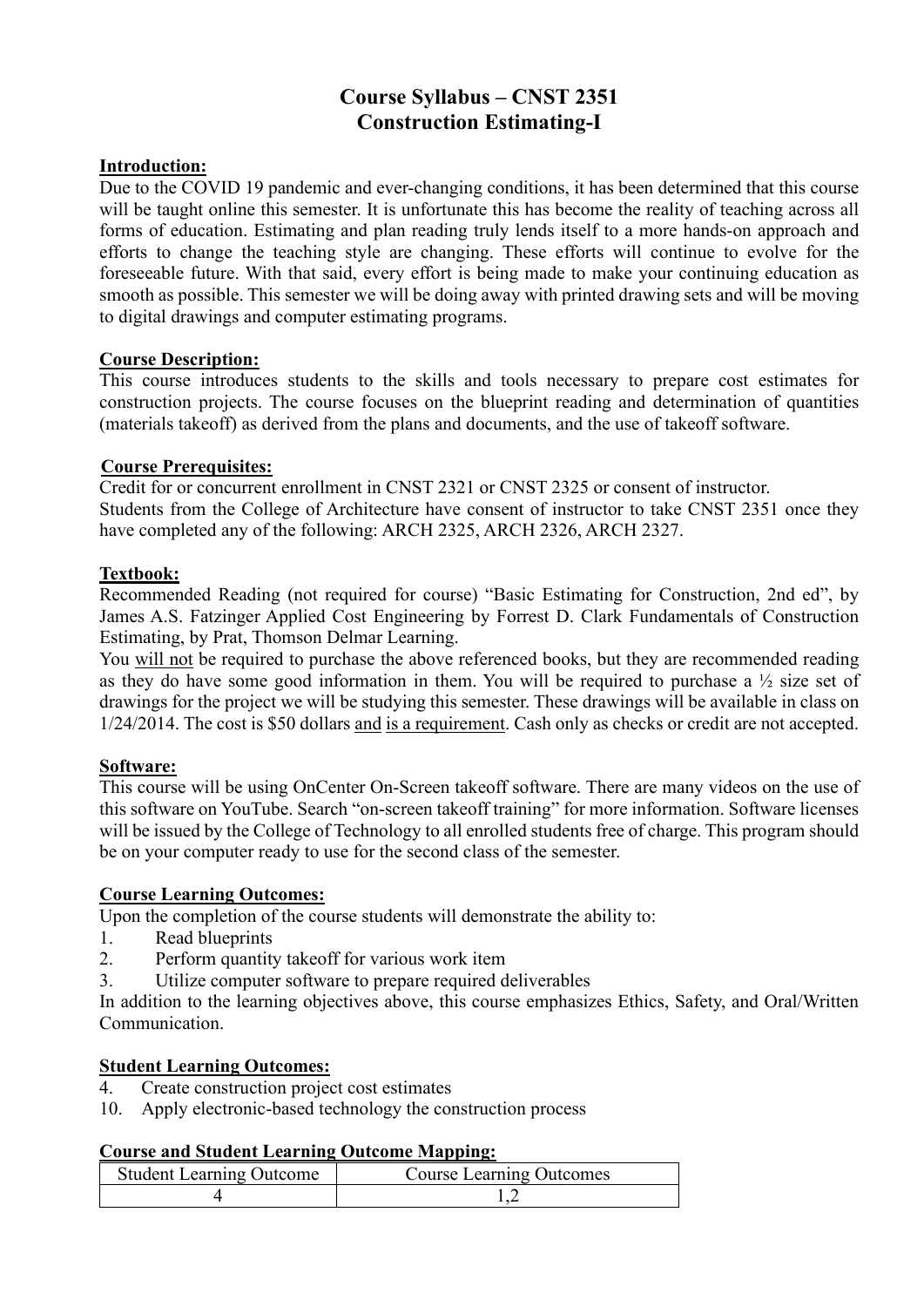|--|

#### **Student Learning Assessment and Assessment Target:**

| $\mid$ Assessment   SLO#4   SLO#10 |  | <b>Assessment Target</b>                                 |
|------------------------------------|--|----------------------------------------------------------|
| Support $(S)$                      |  | At least 70% of students receive a grade of 70 or better |

#### **Class Grading:**

| Quizzes:    | 25% |
|-------------|-----|
| $Exam#1$ :  | 30% |
| Final Exam: | 45% |

Quizzes are given on a random basis online. There will be no make-up for quiz grades without prior consent or doctor's excuse and the maximum score on a make-up is 80 points. Approved make-up must be taken during the next class period. QUIZES WILL BE TAKEN ONLINE.

There will be no make-up for Mid-Term Exams without prior consent or doctor's excuse and the maximum score on a make-up is 80 points. MID-TERM WILL BE TAKEN ONLINE.

Missing the Final Exam is not an option because a make-up is not offered for the final exam. If the instructor is forced to give a makeup exam for compelling reasons, the student grade will drop by one letter grade due to the time extension beyond the scheduled time for the rest of the students….to be fair to others.

# **Class Schedule:**

| Week #         | <b>TOPIC</b>                                                                                |
|----------------|---------------------------------------------------------------------------------------------|
|                | Introductions, general discussion of student and instructor expectations,                   |
|                | basic estimating tools i.e. scales, etc. What is an estimate? What does it                  |
| 1              | consist of? How do we get to the final pricing? Demonstration of OnScreen takeoff           |
|                | software.                                                                                   |
| $\overline{2}$ | Introduction to On-Screen Takeoff.                                                          |
|                | Estimating Formulas and how they are applied.                                               |
| $\overline{3}$ | Civil drawing review and explanation PART 1. What do they show us and how are they          |
|                | interpreted? Examples; Building Placement, SWPPP, Earthwork. Team exercise Site             |
|                | Utilities, Site Storm, Site accessories, Site Concrete, etc.                                |
| $\overline{4}$ | Civil drawing review and explanation PART 2. What do they show us and how are they          |
|                | interpreted? Examples; Site Utilities, Site Storm, Site accessories, Site Concrete, etc.    |
| 5              | No lecture. Reading Assignments on Job Site safety.                                         |
| 6              | Architectural drawing review and explanation PART 1. What do they show us and how           |
|                | are they interpreted? Examples; roof systems, interior and exterior elevations.             |
|                | Architectural drawing review and explanation PART 2. What do they show us and how           |
| 7              | are they interpreted? Examples; interior and exterior schedules, overall Architectural      |
|                | review.                                                                                     |
| 8              | <b>MID TERM EXAM</b>                                                                        |
| 9              | Structural drawing review and explanation PART 1. What do they show us and how are          |
|                | they interpreted? Examples; masonry, concrete foundation types, concrete piers.             |
|                | Structural drawing review and explanation PART 2. What do they show us and how are          |
| 10             | they interpreted? Examples; concrete footings, concrete slabs, poured in place concrete     |
|                | walls, elevated concrete slabs, concrete slabs on metal decking, rebar and rebar placement, |
|                | structural steel framing, misc. steel.                                                      |
| 11             | Electrical, HVAC, and Plumbing drawing review and explanation.                              |
| 12             | Electrical, HVAC, and Plumbing drawing review and explanation.                              |
| 13             | <b>Final Review</b>                                                                         |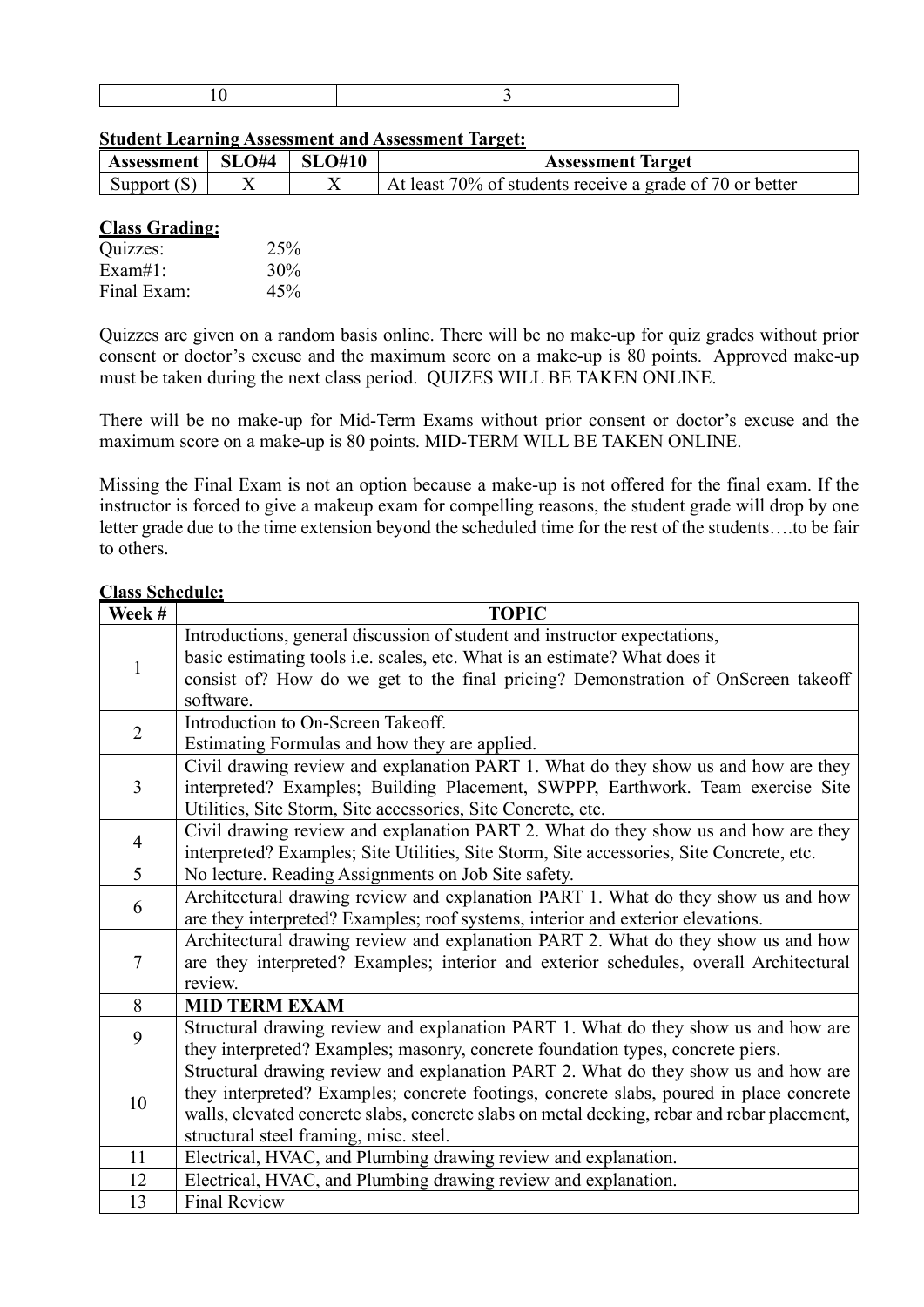| . . | ᠇᠇<br>$- - - -$ |
|-----|-----------------|
| __  | $\sim$<br>--    |

# **Classroom and Attendance Policies:**

The university respects the rights of instructors to teach and students to learn. Maintenance of these rights requires campus conditions that do not impede their exercise.

- 1. Successful performance in this class requires that you attend class. Be understanding of the other members of your team. **Please do not be late to class.**
- 2. If you need to miss a class, discuss it with your team members and instructor. Make sure that you have taken measures to prevent any hardship on team members and that they in turn are ready to cover your absence. Also, understand that missed quizzes will not be made up and midterm and final tests will be made up if arranged prior to the test being taken by the rest of the class.
- 3. Cell phones need to be turned off during class. Cell phone calls, texting, or any other cell phone use will not be tolerated.
- 4. Web surfing during class or during a class exercise is not permitted unless specifically required as part of an assigned work project.

# **Academic Honesty:**

The instructor reserves the right to adjust letter grades, upward only, based on individual attendance and class participation if numerical grade warrants such consideration. Students who violate University rules on scholastic dishonesty are subject to disciplinary penalties, including the possibility of failure in the course and dismissal from The University. Since dishonesty harms the individual, all students, and the integrity of The University, policies on scholastic dishonesty will be strictly enforced.

### **Exam Policy:**

Exams will include material covered in class discussions and homework assignments. Exam make-up will ONLY be given in the event of a verified emergency or doctor-verified sickness.

Assignments turned in late will be counted off 20 percent per day (only exceptions listed previously). The student is responsible for all reading assignments and class handouts whether or not covered in class or listed on the syllabus.

The last day of class is the deadline for students to verify their grades and the accuracy of their score. After this deadline, there will be no consideration for any changes.

### **University Counseling and Psychological Services:**

Counseling and Psychological Services (CAPS) can help students who are having difficulties managing stress, adjusting to college, or feeling sad and hopeless. You can reach CAPS (UH main campus [www.uh.edu/caps,](http://www.uh.edu/caps) or UH Sugar Land campu[shttp://www.uh.edu/dsaes/uhsugarland/\)](http://www.uh.edu/dsaes/uhsugarland/) by calling [713-743-5454](tel:(713)%20743-5454) during and after business hours for routine appointments or if you or someone you know is in crisis. No appointment is necessary for the "Let's Talk" program, a drop-in consultation service at convenient locations and hours around campus.

UH main campus: [http://www.uh.edu/caps/outreach/lets\\_talk.html](http://www.uh.edu/caps/outreach/lets_talk.html)  UH Sugar Land campus: <http://www.uh.edu/dsaes/uhsugarland/>

### **Classroom Behavior:**

High level of professionalism in the classroom is expected. The instructor has the right to set the rules in his/her classroom. A student does not have the right to make changes to the instructor's way of managing the classroom. Disruptive behaviors, such as excessive talking, arriving late to class, and using unauthorized electronic devices during class is not permitted. Repetitive and seriously disruptive behavior may result in removal from class in accordance with policies and procedures set by the Dean of Students Office.

# **Course/Instructor Evaluation:**